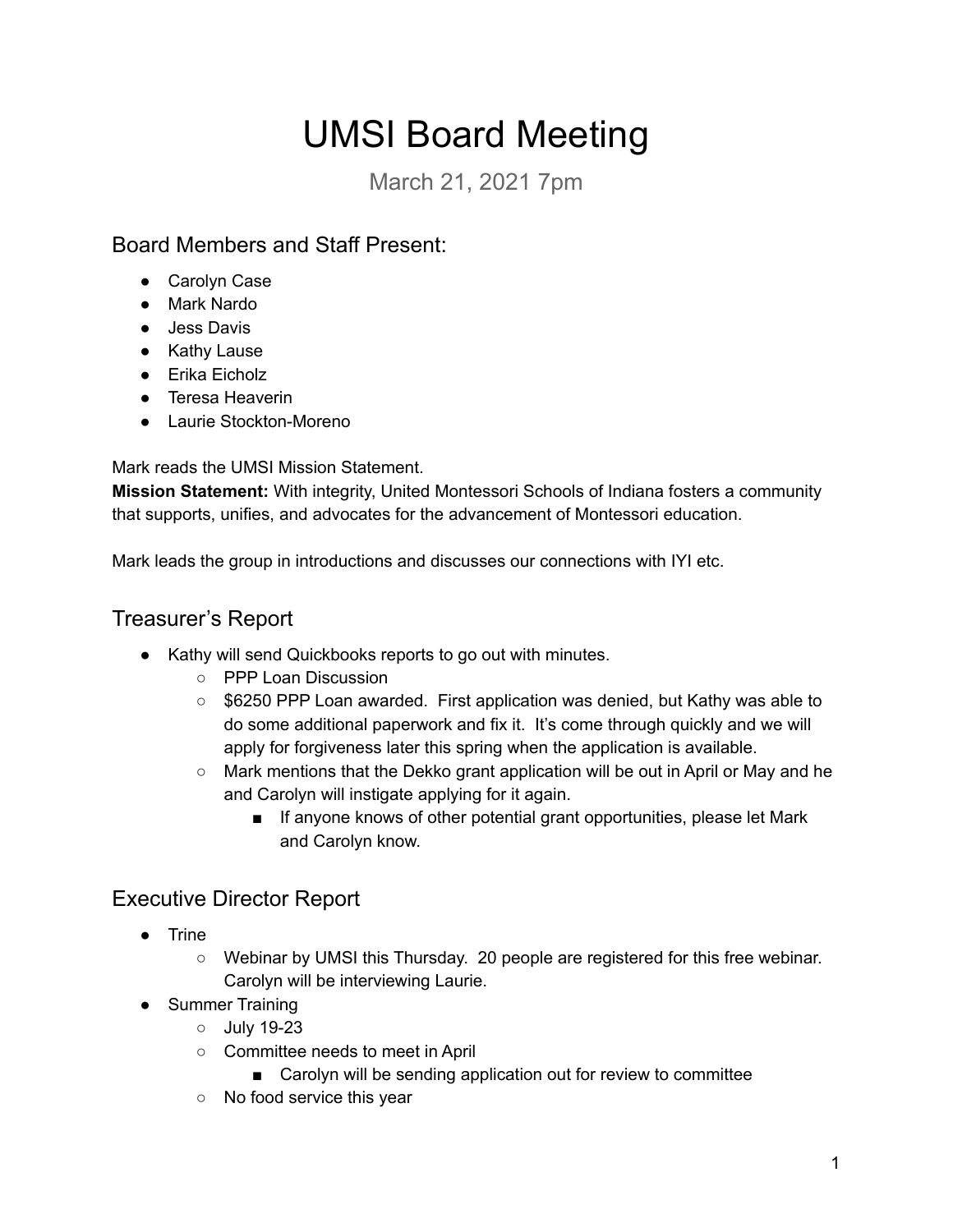- Volunteers needed to be "on call" at each location, while Carolyn rotates around
	- Jamie can be on-call for Center Grove
- EC at Indiana Montessori Academy
- Lower El at Centergrove
- Upper El and Adolescence at Westfield
- Struggling to find host for I/T because they are in session in the summer
	- Erika mentions Westfield has a toddler room, but we'd have to find a teacher to bring into the space
	- Jamie can be the I/T instructor if needed
- Fall Conference
	- Trine will co-host/sponsor the fall conference!!! November 13th.
	- Workshop and dinner hopefully at Oak Farm on the 12th.
	- Committee is working on a key note speaker for the "Montessori Child, Global Citizen" theme.
		- Laurie mentions Carolyn and she will meet with the person needed to officially reserve spaces at Trine via Zoom soon.

### Other Committee Updates

#### Membership Committee Update

- 26 member schools, 15 individuals
- Possible development of a webinar library as a membership perk and possible revenue stream. Teresa will spearhead this project.
- Jess wonders if other webinar platforms might give a discount to UMSI members. Teresa knows someone to approach about this.

### Advocacy Committee

- FSSA/DOE bill has been postponed to work on the language more, looking toward the 2022 session.
	- DOE mentioned Freeway accreditation for Montessori schools, and this will need revisited as a committee. Freeway is not a strong option for most Montessori schools (resources, pedagogy)

### Validation Committee

- Handbook updates are reviewed for Board approval.
	- Also, Coaching Readiness and Validation Volunteer Expectation Form are shared with the board.
		- Mark moves to approve handbook updates, Jamie seconds. Passes unanimously.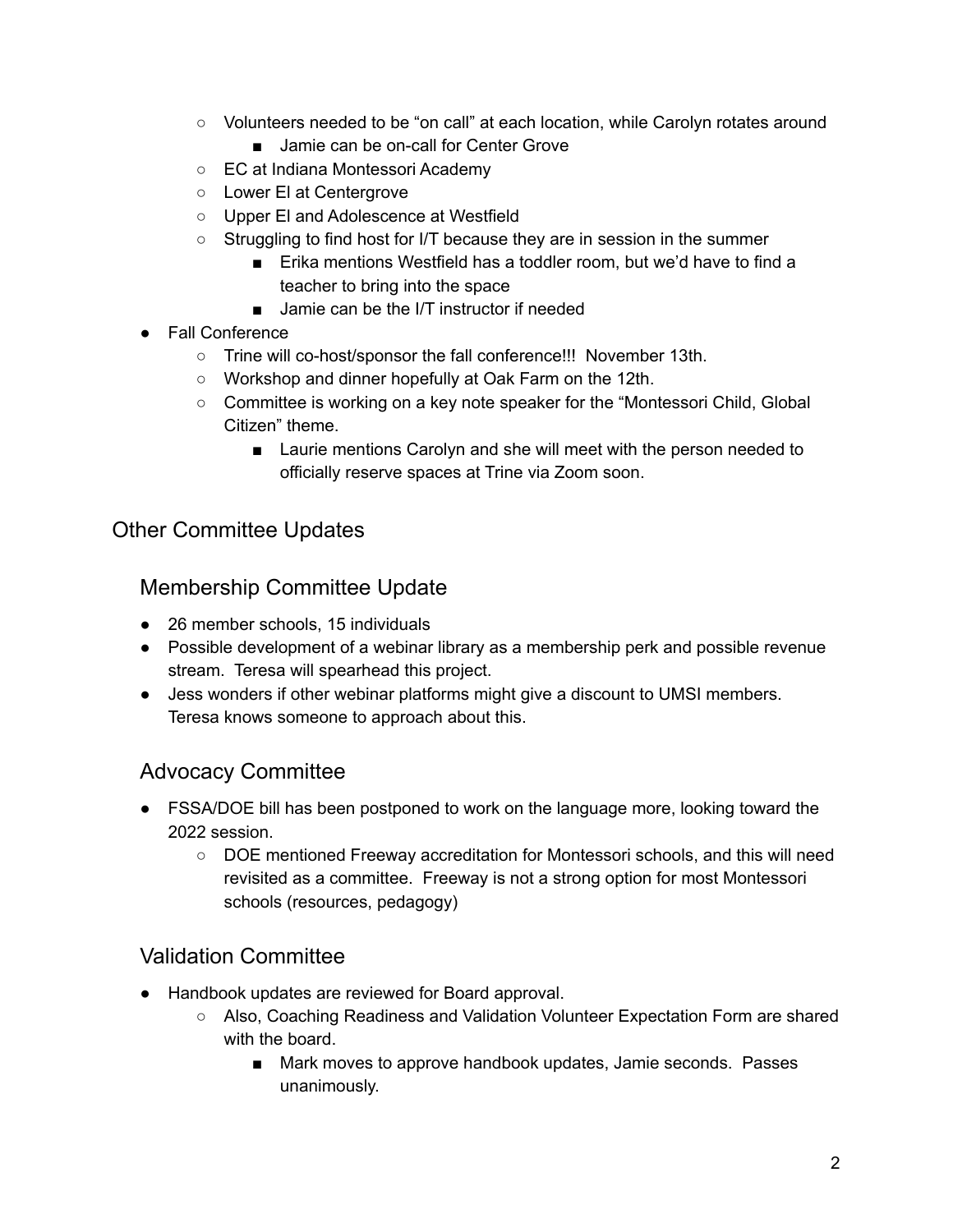■ We discuss the coaching component of the validation project, and whether this could be expanded (possibly just to connect people to resources, possibly as a revenue stream).

#### Social Justice

• The committee is discussing some book options and targeting the summer when teachers may have more time.

#### Governance Committee

● On boarding meeting needs scheduled for April. First the committee will meet to create materials, then a meeting including new board members.

### Other Business

- Lots of groups have met. Some are going to set each meeting as needed, not stick to a time.
	- Groups should be meeting each off month.
	- Groups should be taking notes of all meetings and putting them in the shared UMSI drive in their committee folder.

#### **Next BOD meetings: – Dates/Times**

*May 16, 2021 July 18, 2021*

**Meeting adjourn – 7:58 PM**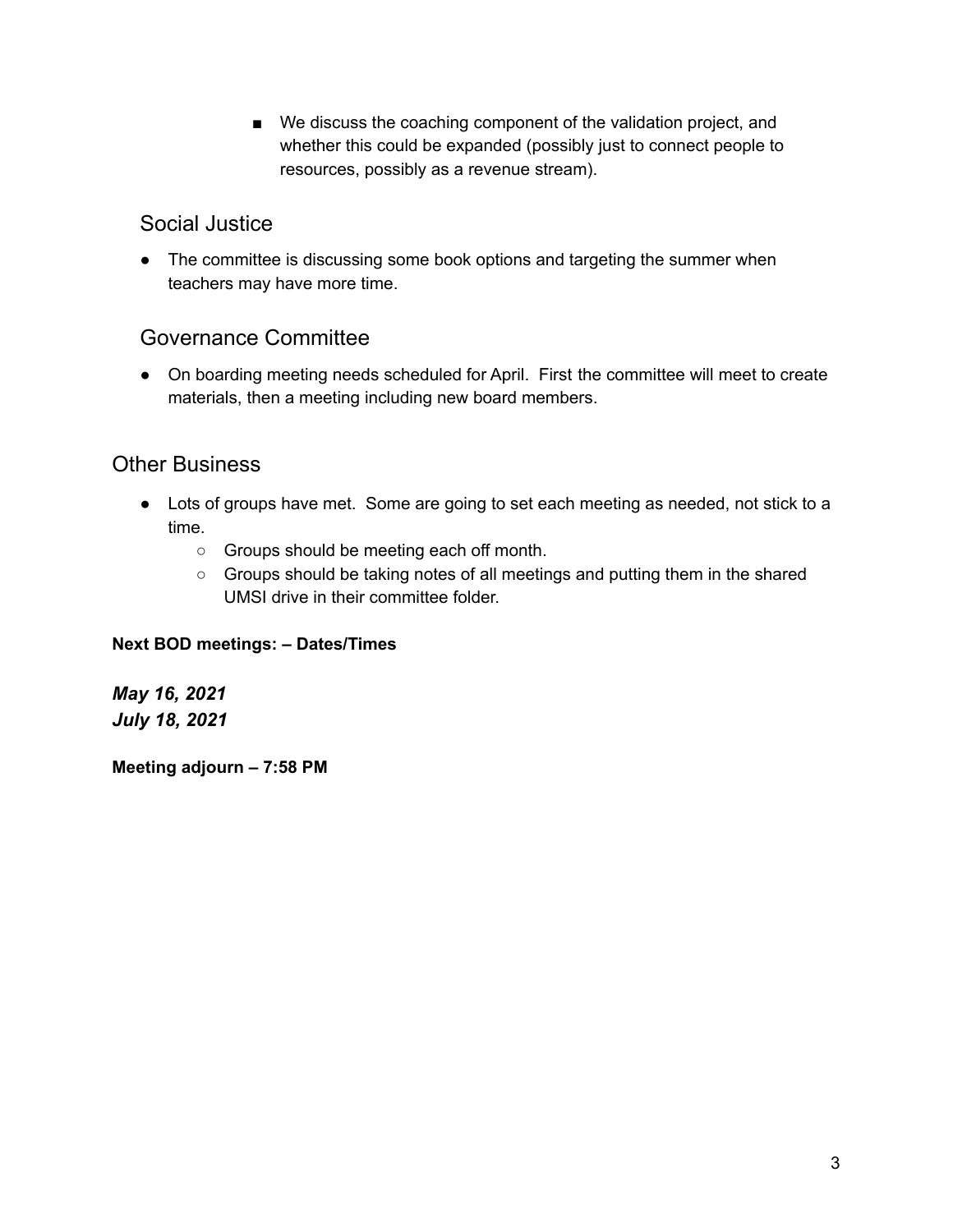# UNITED MONTESSORI SCHOOLS OF INDIANA

#### Profit and Loss

January 1 - March 21, 2021

|                            | <b>TOTAL</b>  |
|----------------------------|---------------|
| Income                     |               |
| <b>Total Income</b>        |               |
| <b>GROSS PROFIT</b>        | \$0.00        |
| Expenses                   |               |
| Contractors                | $-1,250.00$   |
| Office Supplies & Software | 75.00         |
| <b>Total Expenses</b>      | $$ -1,175.00$ |
| <b>NET INCOME</b>          | \$1,175.00    |